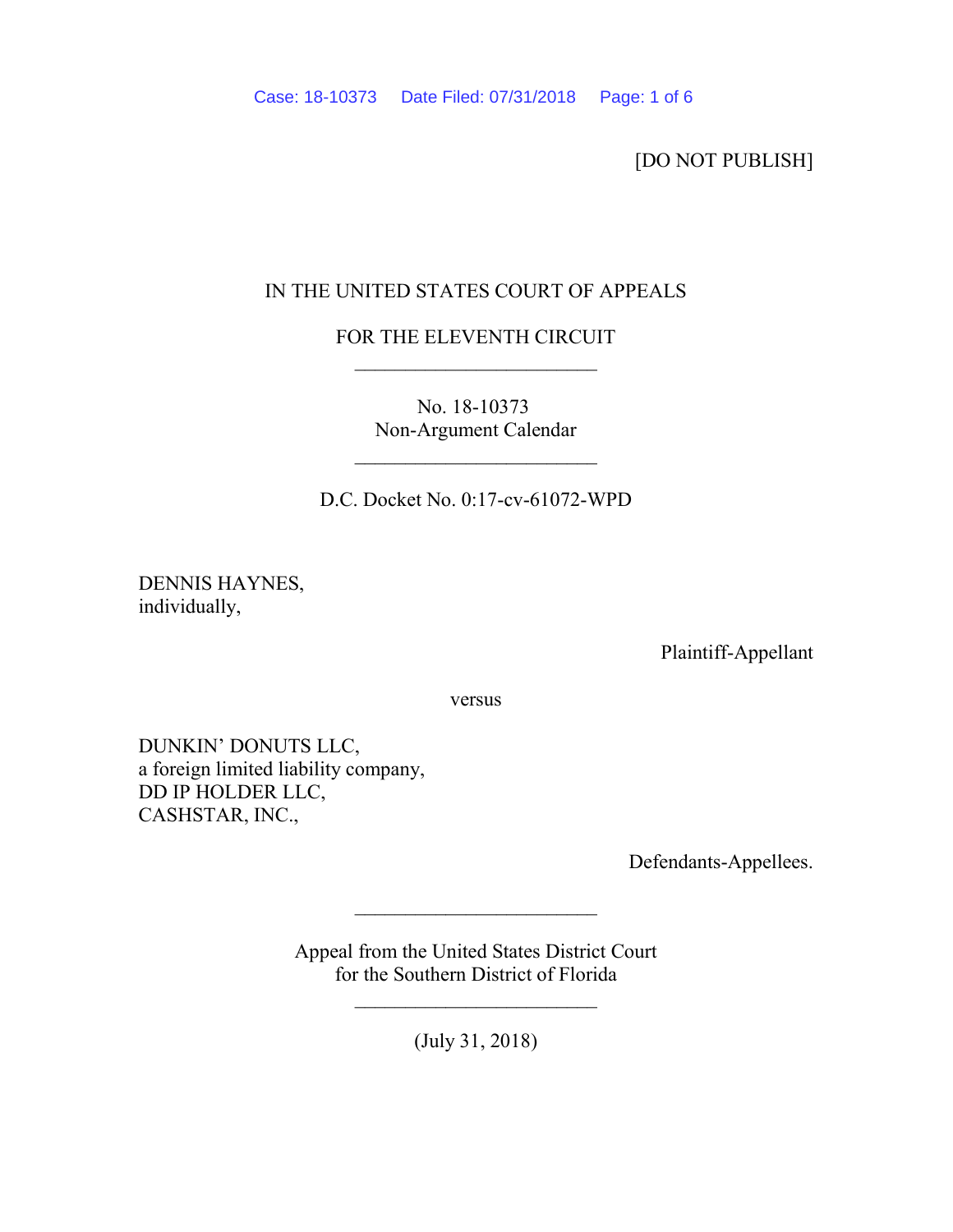Before ED CARNES, Chief Judge, WILSON, and FAY, Circuit Judges. PER CURIAM:

Dennis Haynes is blind. To use the internet, he relies on screen reading software, specifically a program called "JAWS." According to the allegations in his third amended complaint, one day Haynes attempted to go to the website for Dunkin' Donuts, www.dunkindonuts.com, but the website was not compatible with his, or any, screen reading software.

Haynes sued Dunkin' Donuts, LLC, claiming that it violated Title III of the Americans with Disabilities Act, 42 U.S.C. § 12188 et seq., by not maintaining a website compatible with screen reading software.<sup>1</sup> He sought declaratory and injunctive relief under 42 U.S.C. § 12188 and attorney's fees under 42 U.S.C § 12205.

On Dunkin' Donuts' motion, the district court dismissed Haynes' complaint. It determined that Haynes did not state a plausible claim for relief under Title III of the ADA. It reasoned that Haynes failed to allege a nexus between the barriers to access that he faced on the website and his inability to access goods and services at Dunkin' Donuts' physical store. This is Haynes' appeal.

<sup>&</sup>lt;sup>1</sup> Along with Dunkin' Donuts, Haynes sued DD IP Holder LLC and Cashstar, Inc. Those three companies operated www.dunkindonuts.com and its associated websites. We'll refer to them collectively as Dunkin' Donuts.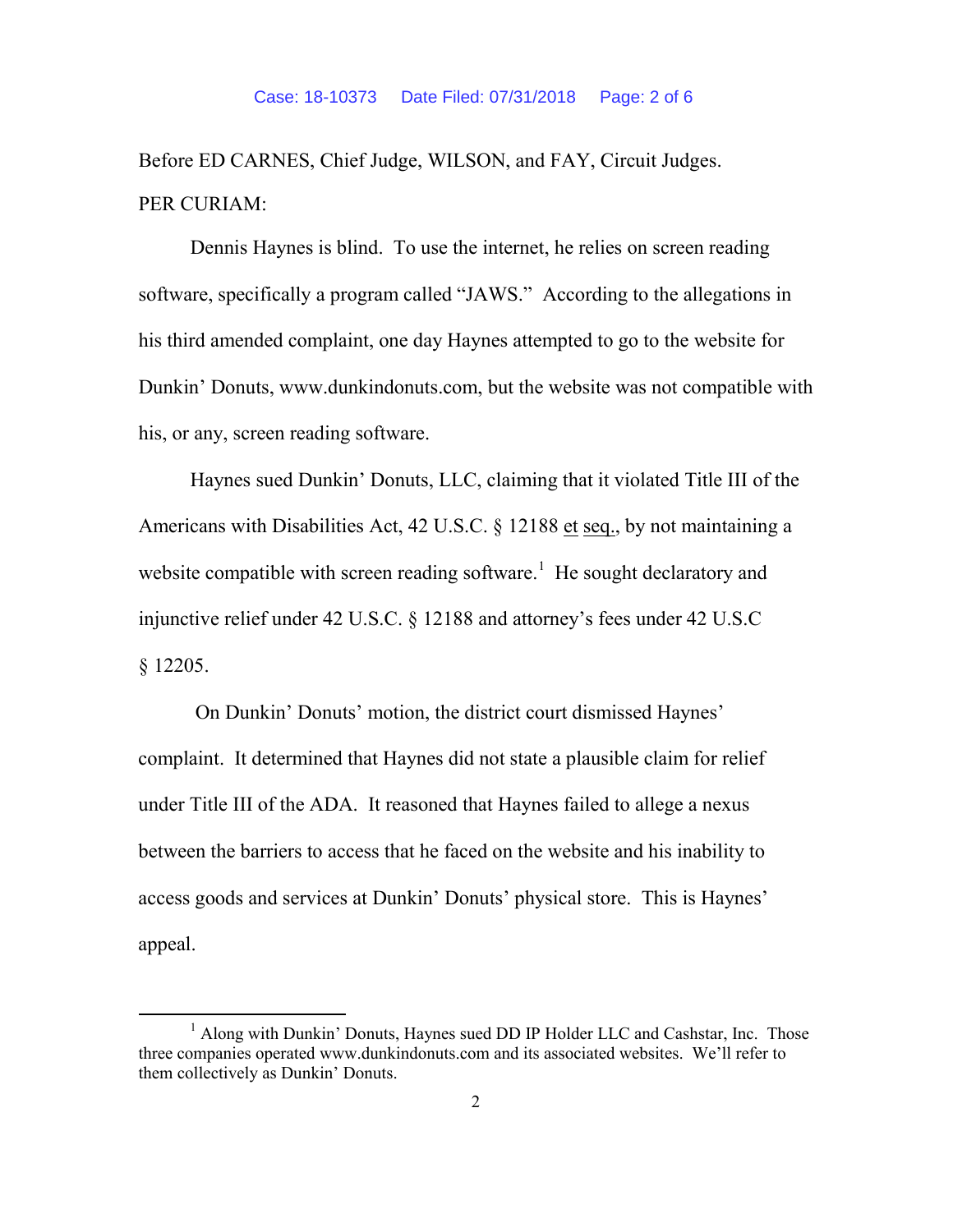"We review de novo the dismissal of a complaint for failure to state a claim, construing all [factual] allegations in the complaint as true and in the light most favorable to the plaintiff." Rendon v. Valleycrest Prods., Ltd., 294 F.3d 1279, 1281–82 (11th Cir. 2002). "To survive a motion to dismiss, a complaint must contain sufficient factual matter . . . to state a claim to relief that is plausible on its face." Ashcroft v. Iqbal, 556 U.S. 662, 678, 129 S. Ct. 1937, 1949 (2009) (quotation marks omitted). "Determining whether a complaint states a plausible claim for relief [is] . . . a context-specific task that requires the reviewing court to draw on its judicial experience and common sense." Id. at 679, 129 S. Ct. at 1950.

Haynes contends that the district court erred in dismissing his third amended complaint. He argues that Dunkin' Donuts' "website is a service, facility, privilege, advantage, benefit and accommodation of" Dunkin' Donuts' place of public accommodation (that is, its shops), which means that the ADA requires the website to be accessible to blind people like himself. Dunkin' Donuts does not dispute that the shops are places of public accommodation, see 42 U.S.C. § 12181(7)(B) (listing "a restaurant" as an example of a "place of public accommodation"), but argues that its website is neither a place of public accommodation nor a good, service, facility, privilege, or advantage of its shops, and as a result, it claims that Haynes has failed to state a claim because the website

3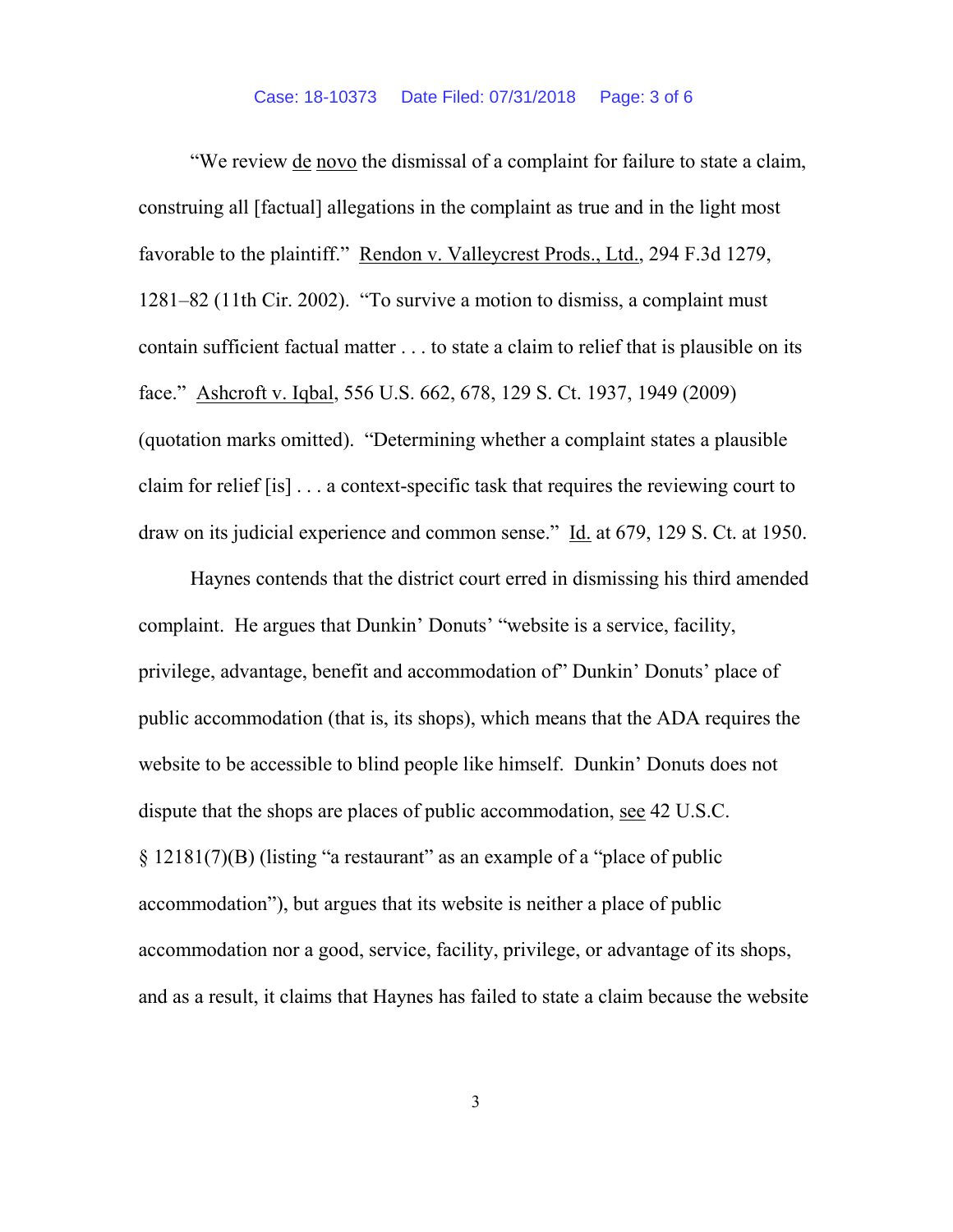is not covered by the  $ADA<sup>2</sup>$ .

The ADA prohibits discrimination "on the basis of disability in the full and equal enjoyment of the goods, services, facilities, privileges, advantages, or accommodations of any place of public accommodation by any person who . . . operates a place of public accommodation." 42 U.S.C. § 12182(a). One example of discrimination prohibited by the ADA is when a place of public accommodation "fail[s] to take such steps as may be necessary to ensure that no individual with a disability is excluded, denied services, segregated or otherwise treated differently than other individuals because of the absence of auxiliary aids and services . . . ." Id.  $§ 12182(b)(2)(A)(iii)$ .

The prohibition on discrimination is not limited to tangible barriers that disabled persons face but can extend to intangible barriers as well. Rendon, 294 F.3d at 1283 ("A reading of the plain and unambiguous statutory language at issue reveals that the definition of discrimination provided in Title III [of the ADA] covers both tangible barriers . . . and intangible barriers . . . that restrict a disabled

 <sup>2</sup> Dunkin' Donuts does argue that even if the website is a service, privilege, advantage, or accommodation, it is not a service, privilege, advantage, or accommodation of its physical place of public accommodation because, according to Dunkin' Donuts, it is merely the franchisor of Dunkin' Donuts shops. But the complaint doesn't allege anything about Dunkin' Donuts being a franchisor; it alleges that Dunkin' Donuts owns and operates shops all around the country and near Haynes. At this stage it would be inappropriate to consider Dunkin' Donuts' factual assertions that it is merely a franchisor. The district court did not convert the motion to dismiss into a motion for summary judgment, which would have allowed it to consider materials outside the complaint. See Day v. Taylor, 400 F.3d 1272, 1275–76 (11th Cir. 2005) ("The district court generally must convert a motion to dismiss into a motion for summary judgment if it considers materials outside the complaint.").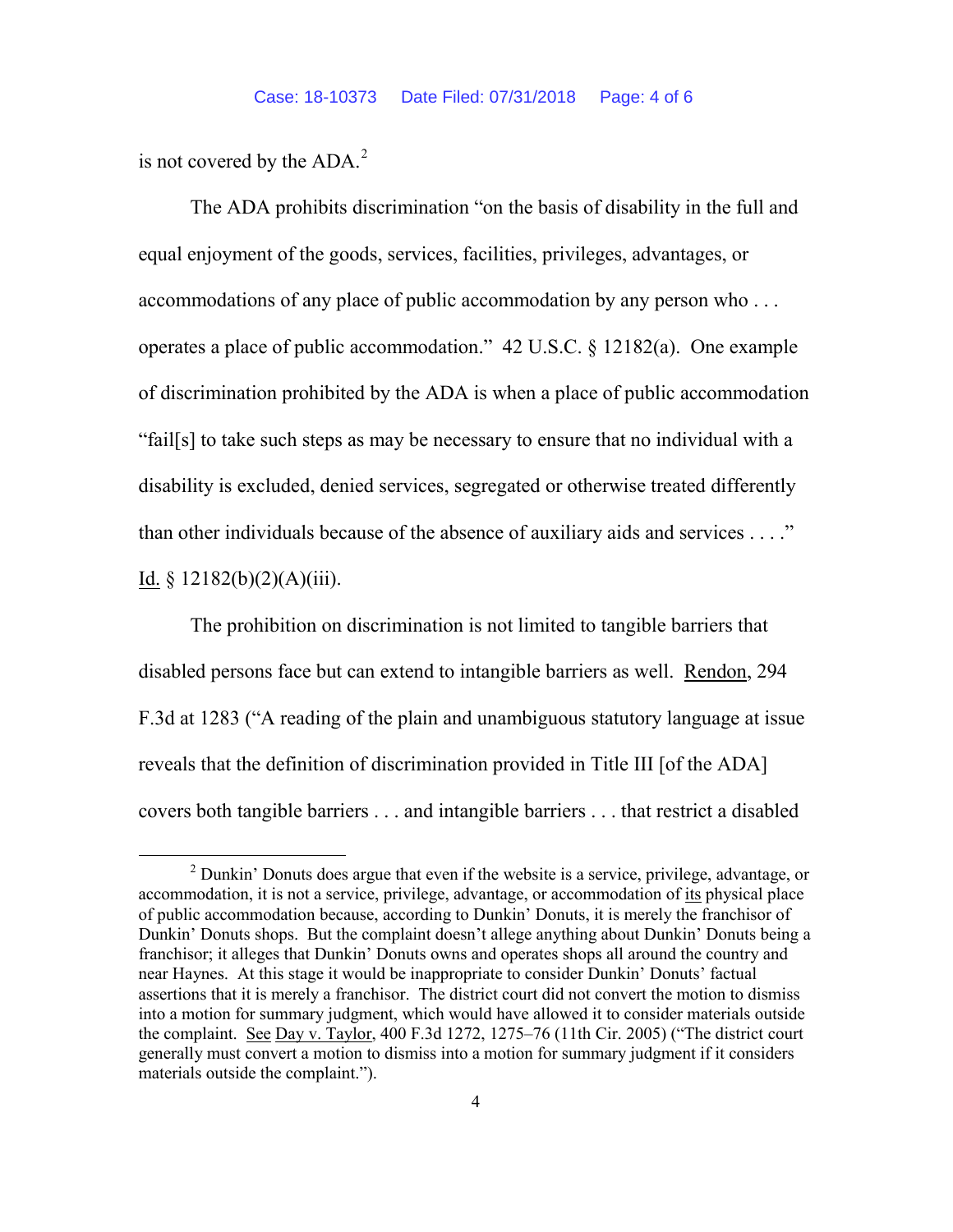person's ability to enjoy the defendant entity's goods, services and privileges.") (footnotes omitted). In Rendon, the plaintiffs alleged that a telephone selection process screened out disabled contestants from competing on the show Who Wants to be a Millionaire. Id. Even though the telephone selection process was an intangible barrier, and was not at the studio's place of public accommodation, we held that the plaintiffs stated a claim for relief under the ADA because the inaccessibility of the telephone selection process prevented the plaintiffs from accessing a privilege (the opportunity to be a contestant on the show) that was afforded by the television studio. Id. at 1283, 1286.

Haynes alleges that the inaccessibility of Dunkin' Donuts' website has similarly denied blind people the ability to enjoy the goods, services, privileges, and advantages of Dunkin' Donuts' shops. Among other things, he alleges that Dunkin' Donuts' website allows customers to locate physical Dunkin' Donuts store locations and purchase gift cards online. Haynes also alleges that Dunkin' Donuts' website "provides access to" and "information about . . . the goods, services, facilities, privileges, advantages or accommodations of" Dunkin' Donuts' shops. Because the website isn't compatible with screen reader software, Haynes alleges that neither he, nor any blind person, can use those features.

Taking all of those allegations in the complaint as true and viewing them in the light most favorable to Haynes, as we must at this stage, see id. at 1281–82, he